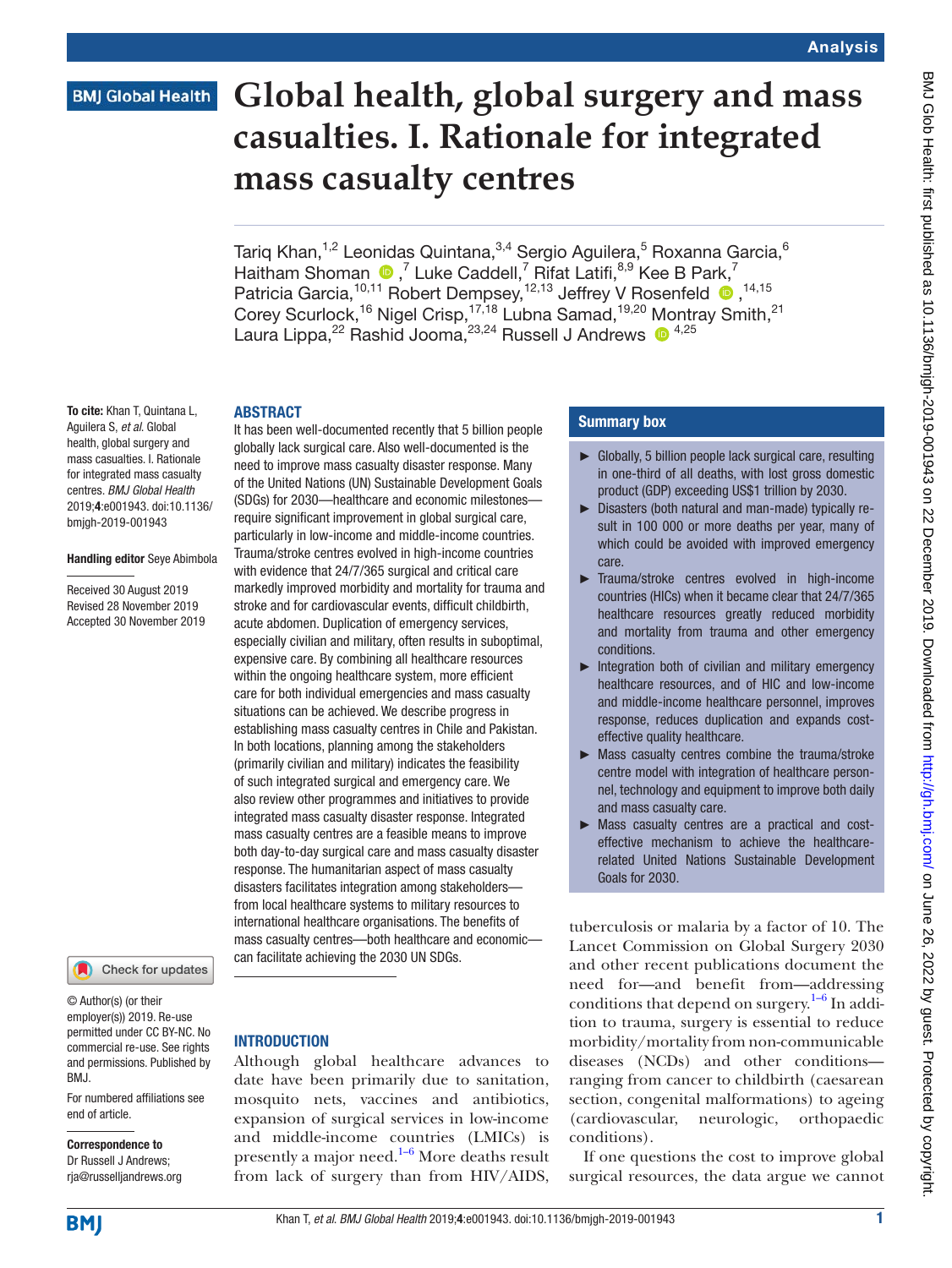#### BMJ Global Health



<span id="page-1-0"></span>Figure 1 Annual and cumulative gross domestic product (GDP) lost in low-income and middle-income countries from five categories of surgical conditions. Data are based on WHO's Projecting the Economic Cost of Ill-Health (EPIC) model (2010 US\$, purchasing power parity). Adapted from Meara et al.<sup>[5](#page-6-1)</sup>

afford *not* to invest in such resources. The cumulative gross domestic product (GDP) lost in LMICs over the next 10 years if we do not address the morbidity/mortality of injuries and neoplasia in particular will be trillions of US dollars [\(figure](#page-1-0)  $1$ ).<sup>7</sup> The worldwide economic loss in 2010 alone due to surgical conditions is staggering: over US\$11trillion in mortality and over US\$3trillion in morbidity. [6](#page-6-2) Annual economic losses from surgical conditions are greater in high-income countries (HICs) than in LMICs: 18% vs 13% equivalent percentage of GDP [\(figure](#page-1-1)  $2$ ).<sup>[6](#page-6-2)</sup> In both HICs and LMICs, healthcare costs are the primary cause of bankruptcy and poverty, respectively. $\frac{6}{5}$ 

A recent study analysing deaths from acute abdominal conditions and geographical access to surgery across India mapped the age-standardised death rates and highmortality and low-mortality clusters.<sup>8</sup> Low-mortality clusters were more likely than high-mortality clusters to be closer to well-resourced district hospitals (ie, those with 24hours surgery/critical care); this was not true for proximity to district hospitals with only basic resources.<sup>8</sup> The authors conclude:

" Full access to well-resourced hospitals within 50km by all of India's population could have avoided about 50000 deaths from acute abdominal conditions, and probably more from other emergency surgical conditions."



<span id="page-1-1"></span>Figure 2 Annual economic welfare losses secondary to surgical disease, expressed as equivalent percentage of gross domestic product (GDP), by World Bank income classification, value of lost welfare approach. Adapted from Alkire *et al*. [6](#page-6-2)

Similar geographic information system data—together with women's perceptions regarding quality of care available—have been used to argue for improved access to appropriate levels of emergency obstetric services in Mozambique.<sup>9</sup>

Given the cogent humanitarian and economic arguments for universal health coverage (UHC)—including both financial risk protection and universal access to essential surgical care—the question remains:

"How do we implement surgical care for those - the majority of the world's population - who do not currently have it?"

We propose a practical option for expanding surgical care worldwide, particularly in LMICs. This option leverages the universal humanitarian response evoked by a disaster to benefit both mass casualty disaster response as well as day-to-day healthcare by providing 24/7/365 surgical services.

The morbidity/mortality, plus the social and economic consequences, of natural disasters have been well documented.<sup>10</sup> Immediately following the 2010 Haiti earthquake, 20 000 people died daily who could have survived had basic surgery been available.<sup>11</sup> Injuries such as softtissue wounds, long bone fractures, abdominal, brain and spine trauma are all amenable to emergency surgery. Natural disasters —both geological (earthquakes, volcanoes) and hydrometeorological (hurricanes, floods) and man-made disasters (transportation/infrastructure failure, terrorism) can destroy the medical infrastructure, making the only option importation of outside healthcare resources. WHO recognised the benefit of local healthcare response for mass casualty disasters $12$ :

"…the most timely and cost effective response to trauma is the one mobilised by the affected country itself…"

Mass casualty disaster response currently requires days to weeks before healthcare personnel are on-site. Some countries such as Israel and Chile have emergency response ministries that can quickly devote military emergency medical resources to disasters affecting civilians. Most countries, however, depend on international organisations (United Nations (UN), WHO), and non-governmental organisations (NGOs, eg, International Committee of the Red Cross (ICRC), Médecins Sans Frontières (MSF)). None of these organisations can deploy to a mass casualty site on a moment's notice. Bureaucratic approvals and lack of on-call personnel make such a belated mass casualty disaster response of minimal benefit for acute care. As seen in Haiti, medical personnel arriving days to weeks after the event result in massive numbers of victims who die or suffer permanent injury unnecessarily.

Following the 2008 Wenchuan earthquake, over 68 000 people died and  $374\,000$  people were injured.<sup>[13](#page-6-9)</sup> The closest functioning hospital to the epicentre the People's Hospital of Deyang City (1200 beds, with surgical subspecialty resources)—treated approximately 1900 patients over the 3weeks following the earthquake.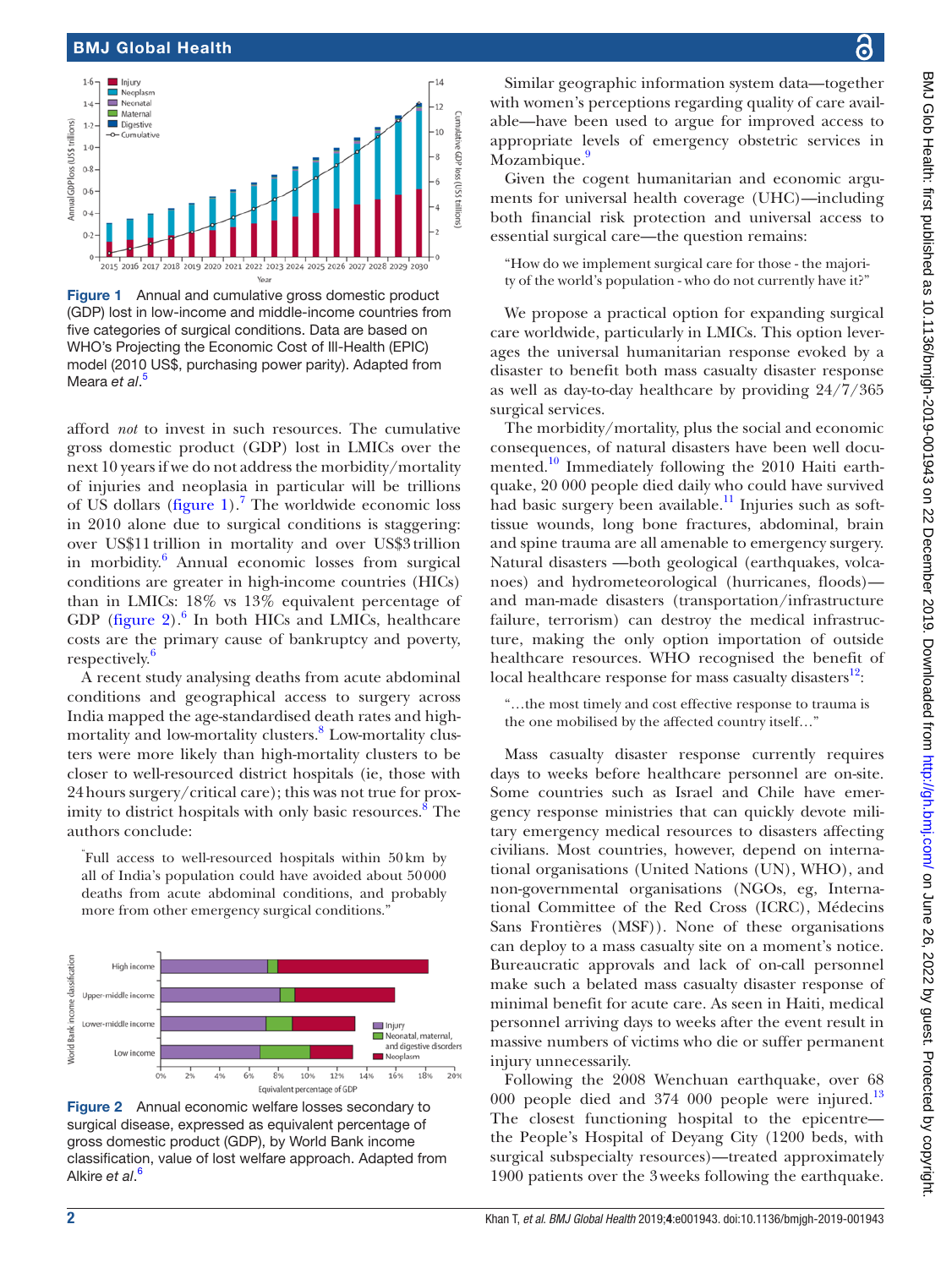

 $\epsilon$ 

<span id="page-2-0"></span>Figure 3 Timeline of key events in disaster management and global surgery policy since 1960. NSOAP, National Surgical, Obstetric and Anaesthesia Plan; UN, United Nations; WHA, World Health Assembly. Adapted from Pyda *et al*. 14

It is estimated that the disability-adjusted life years (DALYs) loss totalled >10 000. The cost of DALYs lost (US\$36.1million) was reduced by US\$15.2million (42%) because of the surgical interventions.

Using the National Surgical, Obstetric and Anaesthesia Plan model, the 24/7/365 resources required for both emergency medical/surgical conditions and resilient mass casualty disaster response can be provided in LMICs. The parallel nature of key events in global surgery and disaster management since 1960 is illustrated in [figure](#page-2-0)  $3.^{14}$  $3.^{14}$  $3.^{14}$ 

Mass casualty disasters evoke a universal humanitarian response: government organisations and NGOs (both within country and across countries)—often at odds for economic, cultural or political reasons—unite for mutual aid in a disaster. The humanitarian response to disasters can catalyse change to benefit global health (and global economics) far beyond the welfare of the disaster victims themselves.

A network of mass casualty centres (MCCs) is a mechanism to achieve the UN healthcare-related Sustainable Development Goals (SDGs) for 2030.

#### Mass casualty centres

Trauma/stroke centres evolved decades ago in HICs with evidence that having personnel available 24/7/365 improved morbidity/mortality from trauma and strokes.<sup>15–18</sup> Leaving emergency care to the whims of the clock and the calendar—immediate care during weekday working hours (when personnel were in hospital), but care delayed for hours or longer on nights, weekends or holidays (when personnel were not in hospital or 'on call')—resulted in unacceptable morbidity/mortality during 'non-business' hours.

The wider value of a trauma centre system has been appreciated $19$ :

"A trauma system encompasses the entire spectrum of services that a country or region has in place: prehospital care, initial emergency care, definitive hospital care (care provided after initial resuscitation to definitively treat injuries), and long-term rehabilitation of injured survivors. It also encompasses the information systems needed to monitor and ensure quality of care along this spectrum."

The argument for providing immediate care to mass casualty victims is the same as for providing immediate care to a single victim:

"Why should a person be penalised for being a mass casualty rather than an individual casualty – merely because the number of victims overwhelms the emergency response system, or the disaster itself (by earthquake, flooding, or bombing) has incapacitated the healthcare infrastructure?"

In many countries, the only medical resources—if any—ready to respond to mass casualty situations are in the military. Military emergency medical resources are 'at the ready' but rarely used. Yet military emergency response personnel require frequent training exercises to maintain readiness—not a cost-effective utilisation of precious healthcare resources when those exercises could include (as with civilian emergency response personnel) daily responses to care for actual victims.

Individual trauma/stroke centres—much less systems—are virtually non-existent in LMICs, contributing to global healthcare inequality. We propose MCCs that are not separate facilities, but rather are fully integrated (like trauma/stroke centres) into the ongoing healthcare system. The trauma surgeon is a general surgeon when not performing emergency procedures; the stroke neurologist is a staff neurologist when not attending to a stroke victim. Similarly, a trauma operating room is used for surgery during non-trauma periods—augmenting the overall healthcare resources. For the region served, the MCC (1) augments the healthcare resources 24/7/365, (2) provides care otherwise unavailable during mass casualties or periods when the existing healthcare infrastructure is incapacitated (power outage, earthquake, terrorism) and (3) improves prevention programmes, prehospital transport, rehabilitation, medical education, training and certification and research.

Some of the characteristics of MCCs are as follows:

- ► Location in an underserved area. Natural disasters disproportionately affect LMICs or specific regions (eg, the Pacific 'Rim of Fire').[4](#page-6-13) Both natural and man-made disasters disproportionally affect LMICs because of substandard infrastructure and/or prevalence of terrorist events. Since an MCC augments the healthcare resources at all times, the benefit will be greatest where that need is greatest.
- ► Location where there is a sustained political will for improving healthcare; governmental/societal continuity is essential, as is local support (medical administration, military).
- Location that allows ready mobilisation to sites where mass casualty disasters are common.
- ► Capability to mobilise promptly to a disaster site (transport by ambulance or helicopter of portable operating rooms, generators, personnel) 24/7/365 ideally in <12hours. If the disaster is near the MCC, the response would be in minutes rather than hours.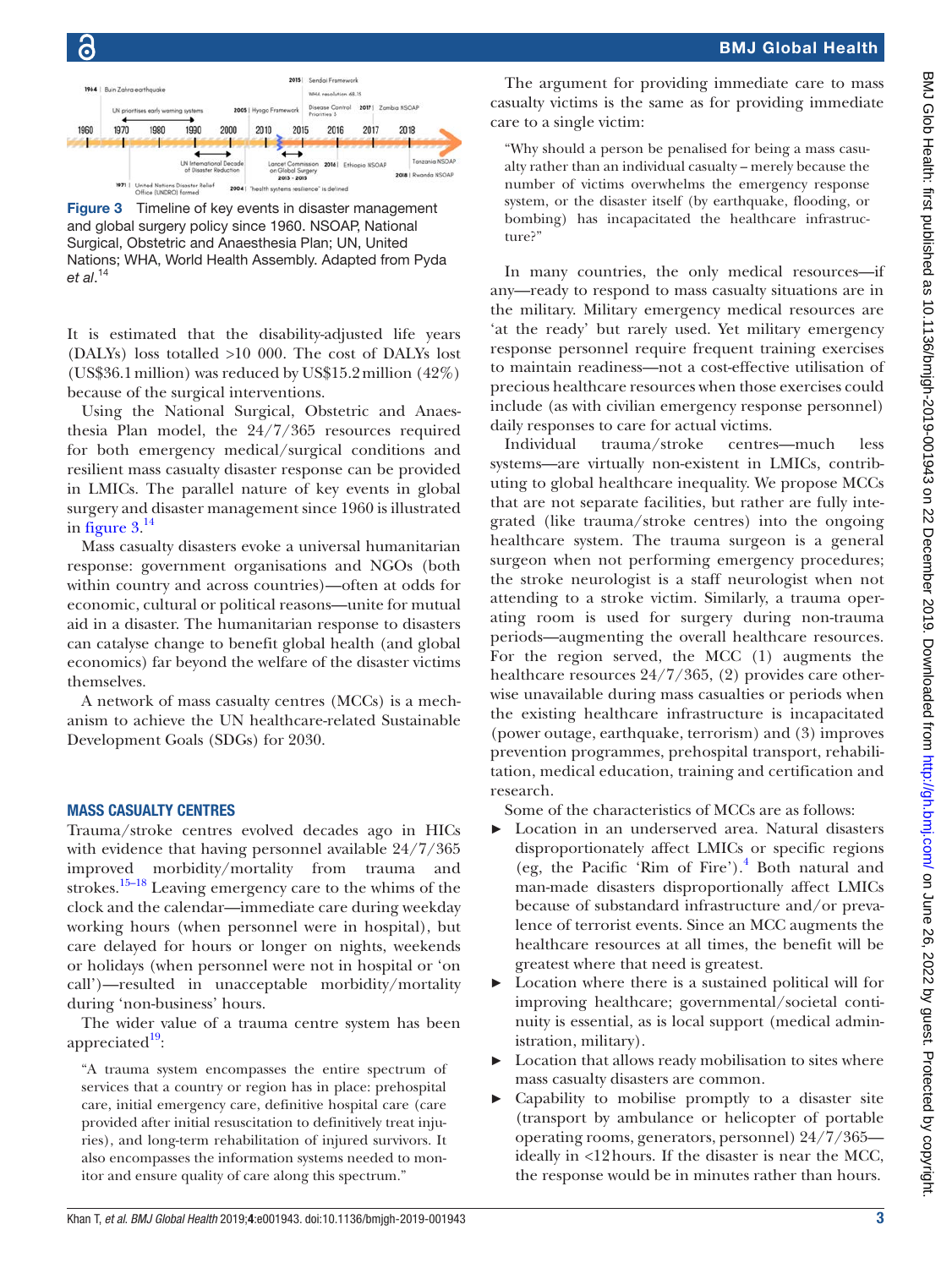

Figure 4 Lack of access to an appropriate level of trauma care is associated with higher trauma patient mortality. Source: map provided by Charles Branas PhD, Professor of Epidemiology, University of Pennsylvania, 2016. Adapted from Berwick *et al*. [26](#page-6-14)

- <span id="page-3-0"></span>Initial staffing, where feasible, by both local (LMIC) and HIC healthcare personnel, including medical professional societies and NGOs, for example, ICRC and MSF. Local personnel gain exposure to up-to-date techniques; HIC personnel benefit from exposure to cost-effective and resource-effective solutions that local personnel can provide. The 'twinning' concept of pairing LMIC and HIC academic medical centres has been successful in LMICs.<sup>20–22</sup>
- ► MCCs are fully integrated into the ongoing healthcare system—from prevention through acute care to rehabilitation, from medical education and training to certification and licensure. Worldwide standardisation of care is one benefit of a global MCC network.
- ► Medical research (both clinical and basic science): MCCs provide a global research network for data on differences in conditions worldwide—and thus insights into more effective treatments.
- ► Incorporation of the latest technological advances from data acquisition and analysis to telemedicine to drones and robots—that also augment healthcare resources in the MCC region during non-disaster times. Technological and personnel resources for MCCs are described in the companion article (Aguilera S, Quintana L, Khan T, *et al*. Global health, global surgery, and mass casualties: II. Mass casualty centre resources, equipment, and implementation. Submitted to *BMJ Global Health* 2019.).

#### Initial MCC models: Chile and Pakistan

The two initial MCC models are Iquique (northern Chile) and Peshawar (northwest Pakistan). Reasons for these sites include the following:

► Local need for mass casualty disaster response resources. The Iquique region has frequent earthquakes and tsunamis. Although Chile has dedicated resources to disaster response—having both military

resources readily available for emergencies and a ministry for emergency response (Oficina Nacional de Emergencia del Ministerio del Interior y Seguridad Publica  $(ONEMI))^2$ <sup>3</sup>—these agencies are not seamlessly integrated into the local healthcare delivery system. However, the interaction among these organisations makes the MCC concept more readily implemented in Chile than elsewhere. In Peshawar, both natural and man-made disasters are common occurrences. The development of healthcare in Peshawar over the past decade is remarkable, and interaction between the Pakistani military and civilian healthcare is considerable.

- Geography. Both Iquique and Peshawar are medical hubs for regions with significant geographic challenges for healthcare. In Northern Chile, emergency care can be 1000km away; Pakistan's Khyber Pakhtunkhwa (population over 40million) is challenged by extremely mountainous terrain and an underdeveloped transportation network.
- Local support. The longstanding dedication of authors SA and LQ in Chile, and TK in Pakistan, has been essential for the MCC project.

#### Projects similar to MCCs

#### The US National Trauma Care System (NTCS)

Concern in the USA regarding mass casualty disasters in the 1980s led to the National Disaster Medical System.<sup>[24](#page-6-17)</sup> A proposal to unite civilian and military emergency medical services was made in  $1991^{25}$ :

"…we recommend an organisation with one central command at the federal level, unencumbered by bureaucratic delays, that maximises use of our greatest resource, the local EMS systems' trauma centres."

In 2016, a similar proposal (NTCS) evolved from data showing that trauma deaths were much higher if the injury occurred far from a trauma centre [\(figure](#page-3-0) 4). $^{26}$  $^{26}$  $^{26}$ Since trauma accounts for nearly one-half of all deaths among those under age 46 (cost approaching US\$1trillion yearly), the economic incentives to reduce trauma morbidity/mortality are huge.

The NTCS programme parallels the MCC project on a US national, rather than global, basis.

#### **Australian Medical Assistance Teams and Response Centre**

Australian Medical Assistance Teams (AUSMAT) personnel—from physicians to firefighters—are trained to respond to disasters both national and international.<sup>[27](#page-6-19)</sup> An integral part of AUSMAT is the National Critical Care and Trauma Response Centre (NCCTRC). NCCTRC is an essential link in the Australian Trauma Registry and regularly deploys teams to mass casualty disasters throughout the Asia-Pacific region.

#### **WHO Emergency Medical Teams initiative**

WHO has established an international training and certification programme for healthcare professionals worldwide who wish to provide emergency care for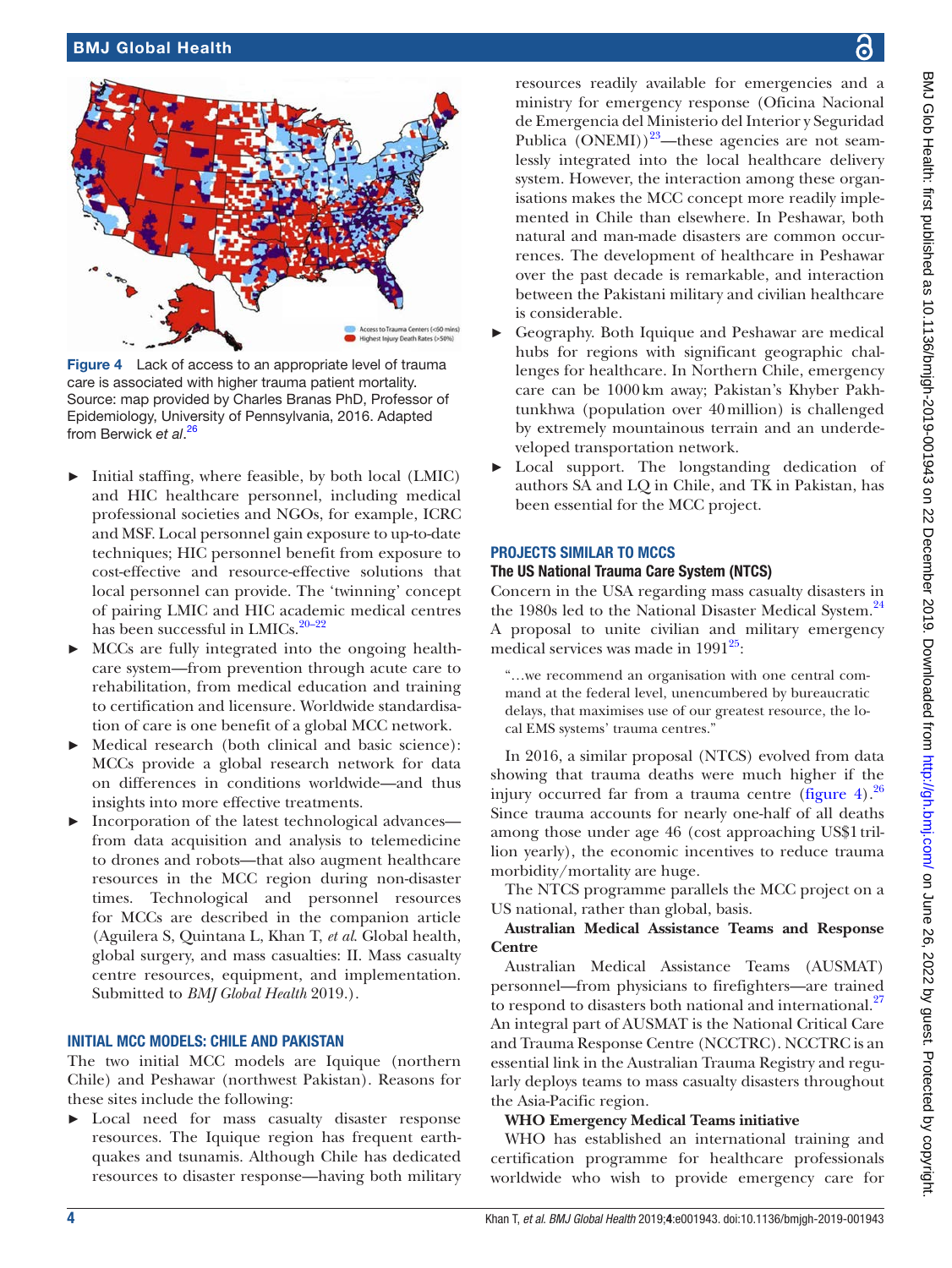disasters—from earthquakes to Ebola outbreaks.<sup>[28](#page-6-20)</sup> The mission and composition of EMTs are similar to those of MCCs:

"The mission of the EMT initiative is to enhance preparedness and promote the rapid deployment and efficient coordination of Emergency Medical Teams adhering to minimum standards in order to reduce the loss of life, alleviate suffering, and prevent long-term disability as a result of disasters, outbreaks and/or other emergencies…"29

"(EMTs) come from governments, charities (NGOs), militaries and international organisations such as the International Red Cross/Red Crescent movement. They work to comply with the classification and minimum standards set by WHO and its partners, and come trained and selfsufficient so as not to burden the national system."<sup>28</sup>

The WHO EMT initiative has developed minimum standards of training and equipment for aspects of emergency medical response rarely addressed in detail, for example, rehabilitation.<sup>30</sup>

The healthcare benefit from improvement in dayto-day care is much greater than from improvement only in disaster care. The MCC project will meet WHO EMT certification requirements. As an implementation project, MCCs will extend the training and certification benefits of the WHO EMT initiative.

**The Israeli Trauma/Mass Casualty Management System and Israeli Defense Forces Field Hospital (IDF-FH)**

Integration of civilian and military emergency response is perhaps most developed in Israel, a country on constant high alert for mass casualty events.<sup>31</sup> 32 This includes injury prevention, prehospital care, acute care and posthospital care and rehabilitation.<sup>31</sup> The IDF-FH was the first foreign medical team (FMT) to be awarded FMT type 3 designation (the highest level of emergency care) in 2016 by WHO. $^{12\,32}$ 

#### Justification for mass casualty centre network

We propose expanding the trauma/stroke centre concept for emergency care to a network of MCCs that would combine the following to provide mobile and resilient healthcare for both daily and mass casualty situations:

- ► civilian and military healthcare resources;
- public, private, NGO and international agency (UN, WHO) healthcare resources;
- ► LMIC and HIC healthcare resources.

The MCC concept was initially proposed in an earlier publication.<sup>33</sup>

Man-made disasters are common worldwide: sociopathic individuals and terrorists possess the means to inflict mass casualties. The effects on families (and societies) are equally devastating whether the mass casualty is natural or man-made. An immediate medical response is essential to reduce the long-term consequences of both natural and man-made disasters.

Benefits of a network of MCCs include:

 $\blacktriangleright$  24/7/365 emergency care for the region around the MCC.

- ► Expansion of trauma/stroke centre services—blood bank, radiology, critical care, pathology—to conditions beyond acute trauma: difficult (eg, caesarean) childbirth, neonatal disorders (prematurity, birth trauma, spinal bifida, hydrocephalus), cardiovascular events, acute abdomen, infections, neoplasia.
- Implementation: (1) prevention programmes (injury avoidance, diet and lifestyle optimisation, personal well-being) to reduce the burden of acute conditions and chronic disorders (eg, NCDs); (2) prehospital care (ground—and where feasible—air ambulance); (3) rehabilitation/follow-up programmes.
- ► Cost savings: integration of military and civilian resources—reduced duplication plus military dayto-day emergency response reduces training missions merely to 'stay current'.
- Daily association of LMIC and HIC healthcare personnel affords educational and camaraderie benefits in both directions: technical refinements flow from HIC to LMIC personnel; cost-effective solutions flow from LMIC to HIC personnel.
- ► Worldwide MCCs provide improved/standardised medical education and training.
- ► Worldwide MCCs provide a global research platform for disorders far beyond trauma/stroke—including NCDs and emergency conditions.

The essential nature of healthcare for improving poverty worldwide has been acknowledged by prominent international organisations such as the World Bank and WHO.<sup>34 35</sup>

In 2015, the UN created the SDGs for  $2030$ .<sup>36</sup> Improved global healthcare (SDG 3: Ensure healthy lives…) is essential for attainment of other SDGs, including SDG 1 (End poverty…), SDG 4 (Ensure inclusive and equitable quality education…), SDG 8 (Sustain per capita economic growth…), SDG 9 (Develop quality, reliable, sustainable and resilient infrastructure…), SDG 10 (Reduce inequality within and among countries…), among others. Recent publications have documented progress in the economic needs for improved healthcare and indicators of UHC.<sup>37-39</sup>

The SDGs are laudable, but a major question remains:

"How can we realise the healthcare-related SDGs?"

Achieving the SDGs requires system-wide action, not merely piecemeal reform.<sup>40</sup> Improved health systems would save over 8 million lives and US\$6trillion in economic losses yearly in LMICs.<sup>[40](#page-6-27)</sup> In [figure](#page-5-0) 5, treatment for four of the six conditions responsible for the most deaths involve surgery—cardiovascular disease, neonatal death, road injuries and cancer.<sup>41</sup> Additionally, trauma/stroke centres come with the metrics for ensuring the quality that is essential to realise the  $SDGs.<sup>40</sup>$ 

Recent publications note the benefits of combining military and civilian healthcare resources, particularly in  $LMICs<sup>42-44</sup>$ :

"The notion that military forces are unsurpassed in specific capabilities related to disaster response is almost universally accepted… Militaries are often far better equipped to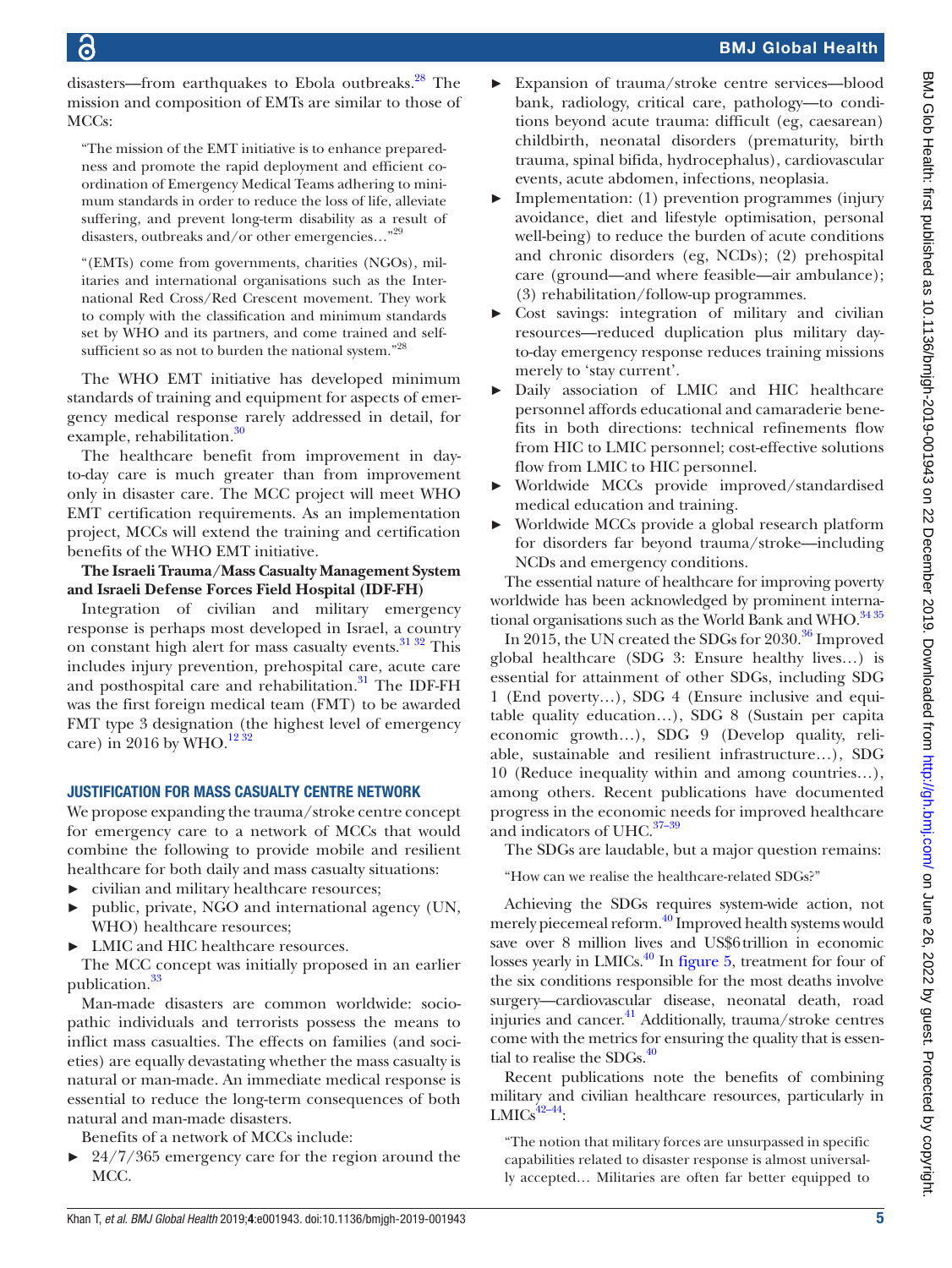## BMJ Global Health



<span id="page-5-0"></span>Figure 5 Deaths from Sustainable Development Goal conditions due to poor quality care and non-utilisation in 137 low-income and middle-income countries. External factor deaths are those due to poisonings and adverse medical events. Other infectious diseases deaths are those due to diarrhoeal diseases, intestinal infections, malaria and upper and lower respiratory infections. Adapted from Kruk *et al*. [41](#page-6-28)

mobilise rapidly and provide transport, lift, and engineering capacities at a larger scale than other actors. Notably, militaries often have such exceptional capabilities because they typically have much larger budgets and more staff than civilian disaster response agencies."

In Iquique, military confrontations are uncommon, natural disasters are common and integration of military and civilian capabilities for mass casualty disaster response benefits from Chile's ONEMI. In Peshawar, terrorist events leading to military intervention are relatively common, as are natural disasters, but the interaction between military and civilian healthcare systems is advancing rapidly.

MCCs capitalise on military emergency medical resources currently underused in many countries to augment the healthcare system without additional economic burden, a true 'win-win' situation.

#### **CONCLUSION**

The MCC concept unites existing resources within country, between countries and across LMIC and HIC healthcare systems. Conceptualisation and implementation both come from the combined input of LMIC and HIC healthcare personnel. MCCs address the continuum of healthcare: (1) from prevention to acute and emergency treatment to intensive care to rehabilitation and (2) geographic access (ground and air ambulance) and resilience (self-contained facilities that function despite power outage or disasters). Thanks to economies of scale, reduction in resource duplication, technological advances (electronic records, telemedicine, robots/ drones, as presented in the companion article) and globalisation of medical care, education and research the MCC concept is an efficient and diplomatic means to achieve improved healthcare worldwide.

The MCC concept is a step towards realising the universal economic and quality of life goals that the SDGs for 2030 embody.

#### Author affiliations

<sup>1</sup> Chair, Neurotrauma Committee, World Federation of Neurosurgical Societies, Nyon, **Switzerland** 

<sup>2</sup>Dean and Chair of Neurosurgery, Northwest General Hospital and Research Centre, Peshawar, Pakistan

<sup>3</sup>Neurosurgery, Valparaiso University School of Medicine, Valparaiso, Chile 4 World Federation of Neurosurgical Societies, Nyon, Switzerland

5 Neurosurgery, Almirante Nef Naval Hospital & Valparaiso University Hospital, Viña del Mar & Valparaiso, Chile

<sup>6</sup>Neurosurgery, Northwestern University Feinberg School of Medicine, Chicago, Illinois, USA

<sup>7</sup> Program in Global Surgery and Social Change, Harvard Medical School Department of Global Health and Social Medicine, Boston, Massachusetts, USA <sup>8</sup>Chair, Department of Surgery, New York Medical College, Valhalla, New York, USA 9 Founder & President, International Virtual eHospital Foundation, Hope, Idaho, USA <sup>10</sup>Professor, School of Public Health and Administration, Universidad Peruana Cayetano Heredia, Lima, Peru

<sup>11</sup>Former Minister of Health, Peru

<sup>12</sup>Professor & Chair, Neurosurgery, University of Wisconsin Madison School of Medicine and Public Health, Madison, Wisconsin, USA

<sup>13</sup>Chair, Foundation for International Education in Neurological Surgery, Madison, Wisconsin, USA

<sup>14</sup>Senior Neurosurgeon, Alfred Hospital, Melbourne, Victoria, Australia

<sup>15</sup>Major General, Royal Australian Army Medical Corps, Melbourne, Victoria, Australia

<sup>16</sup>Professor Anesthesiology/Internal Medicine & Director e-Health, Westchester Medical Center, Valhalla, New York, USA

 $17$ Co-Chair, House of Lords Parliamentary Group on Global Health, London, UK 18Co-Chair, Nursing Now, London, UK

<sup>19</sup>Director, Center for Essential Surgical Network, Indus Health Network, Karachi, Sindh, Pakistan

<sup>20</sup>Center for Global Health Delivery Harvard Medical School, Dubai, United Arab Emirates

<sup>21</sup> Assistant Professor and Health & Social Justice Scholar, University of Louisville School of Nursing, Louisville, Kentucky, USA

<sup>22</sup>Neurosurgery, Azienda Ospedaliera Universitaria Senese, Siena, Toscana, Italy <sup>23</sup>Neurosurgery, Aga Khan University, Karachi, Sindh, Pakistan

<sup>24</sup>Former Director General of Health Services, Government of Pakistan, Islamabad, Pakistan

<sup>25</sup>Nanotechnology & Smart Systems, NASA Ames Research Center, Moffett Field, California, USA

Twitter Haitham Shoman [@haitham shoman](https://twitter.com/haitham shoman)

Contributors All authors contributed to project/concept development, literature search and writing. RJA and LQ contributed to figures.

Funding The authors have not declared a specific grant for this research from any funding agency in the public, commercial or not-for-profit sectors.

Competing interests None declared.

Patient and public involvement statement Apart from the extensive experience of the 18 authors with patients and the public, patients and the public were not involved in this manuscript.

Patient consent for publication Not required.

Provenance and peer review Not commissioned; externally peer reviewed.

Data availability statement There are no data in this work.

**Open access** This is an open access article distributed in accordance with the Creative Commons Attribution Non Commercial (CC BY-NC 4.0) license, which permits others to distribute, remix, adapt, build upon this work noncommercially, and license their derivative works on different terms, provided the original work is properly cited, appropriate credit is given, any changes made indicated, and the use is non-commercial. See: [http://creativecommons.org/](http://creativecommons.org/licenses/by-nc/4.0/) [licenses/by-nc/4.0/.](http://creativecommons.org/licenses/by-nc/4.0/)

#### ORCID iDs

Haitham Shoman <http://orcid.org/0000-0003-3408-7020> Jeffrey V Rosenfeld <https://orcid.org/0000-0003-3827-9898> Russell J Andrews<http://orcid.org/0000-0003-1771-1768>